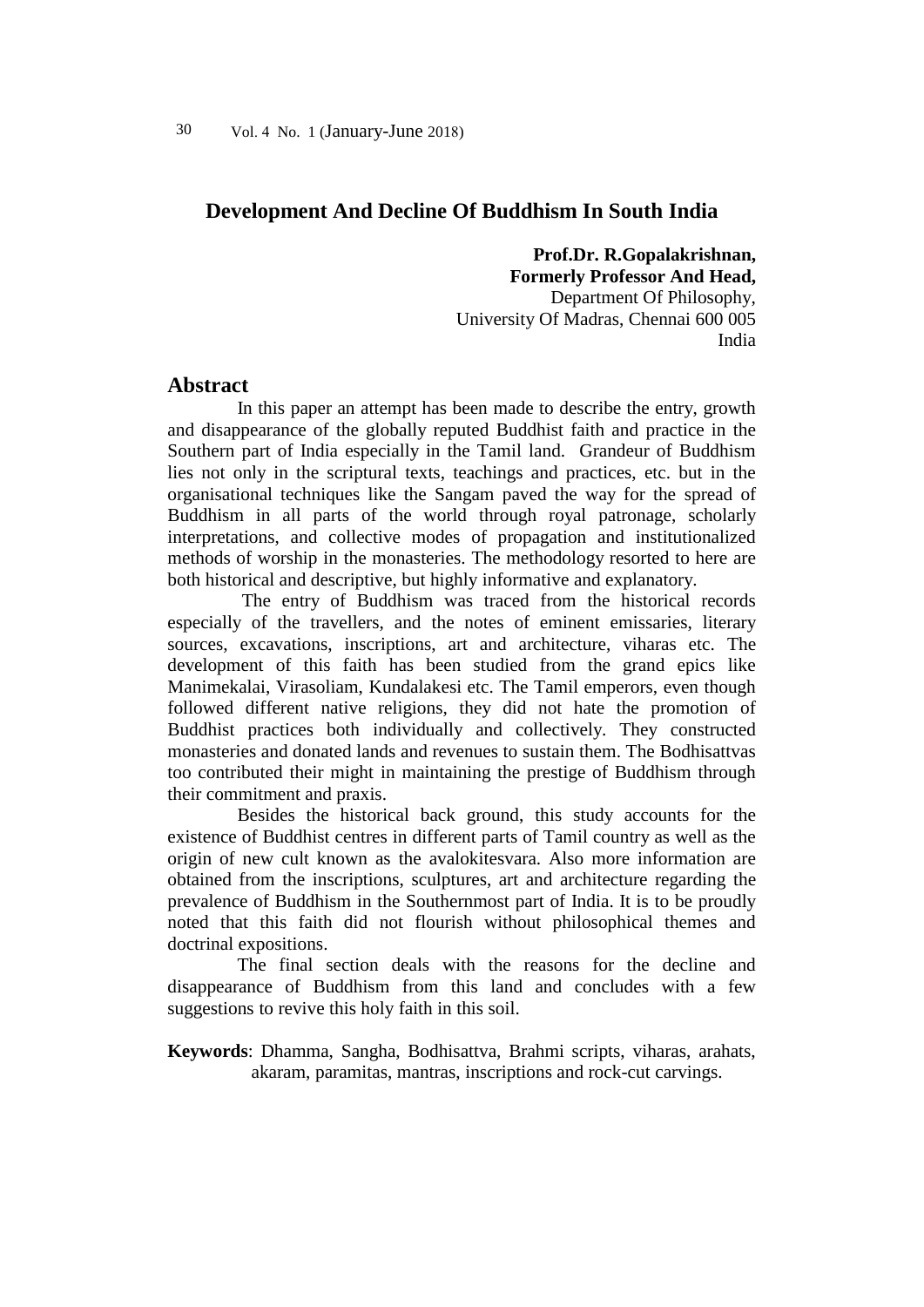# **Introduction**

Buddhism, a living faith of the world, founded by a prince turned enlightened sage of the aristocratic Sakya clan, has made significant contribution to the realm of religious pursuits as well as intellectual interrogations, cultural heritage, social stability, moral enhancement, artistic development and literary zeal. Though it declares life being filled with sorrows, it is not subscribing to pessimism; it apparently inculcates the profoundest egoism, yet it is extolled for its loftiest moral denominations; it denies the metaphysical self, but it insists total responsibility for our actions through rebirth; it denies the existence of a supreme God, still it guarantees perfect liberation from the turmoil of worldly existence.

Buddhism received royal patronage for its exalted and sublime ideals along with scholarly support for its continued existence so that millions of followers embraced this simple religion with high thinking. Above all, this religion advocates deeply humanism in all spheres and promoted equality at all levels of human existence. As a well organised religion, Buddhism promulgates universal truths in a four-fold manner, the theory of dependent origination as an offshoot of the second noble truth, the famous eight practical pathways to perfection as well as the tri-ratna (three jewels viz. the Buddha, the Dhamma and the Sangha). These unique and meritorious doctrines having universal appeal and the magnificent personality of its founder made this religion more popular since they amalgamated both theory and practice.

### **Entry of Buddhism to South India:**

Emperor Asoka stimulated strenuous efforts to make Buddhism flourish through missionary zeal and socio-political service. According to the Ceylon chronicle Mahavamsa, after the successful completion of the third Buddhist council held at Pataliputra under the patronage of Asoka and under the presence of Tissa Moggaliputta of Ceylon during the 3rd century B.C., the emperor sent many monks along with his son Mahendra to Ceylon to preach the gospel of Buddhism there. It is highly probable that they must have visited Tamil country on their route to Ceylon. Again, the origin of Buddhism can be traced to Asoka's Dharma Vijaya and the rock edicts II and XIII give a fairly good account of his territory in the 3rd century B.C. along with the sending of his missionaries to Tamil Nadu and Ceylon. Rock edict II mentions the names of the dynasties that were prevalent then in the Tamil country and Ceylon viz. Chola, Pandiya, Satyaputra, Keralaputra and Tamraparni. The last name in this list is identified as Ceylon while the name Satyapura refers to Athiyaman and Keralaputra refers to Cheraman.

Even though Buddhism has been out of focus in the Tamil land, it is an undeniable fact that in the antique past it was one of the centrifugal life forces of Tamil culture. This faith gave an impetus and invigoratively nurtured the Tamil language, literature and grammar which can be evidenced from the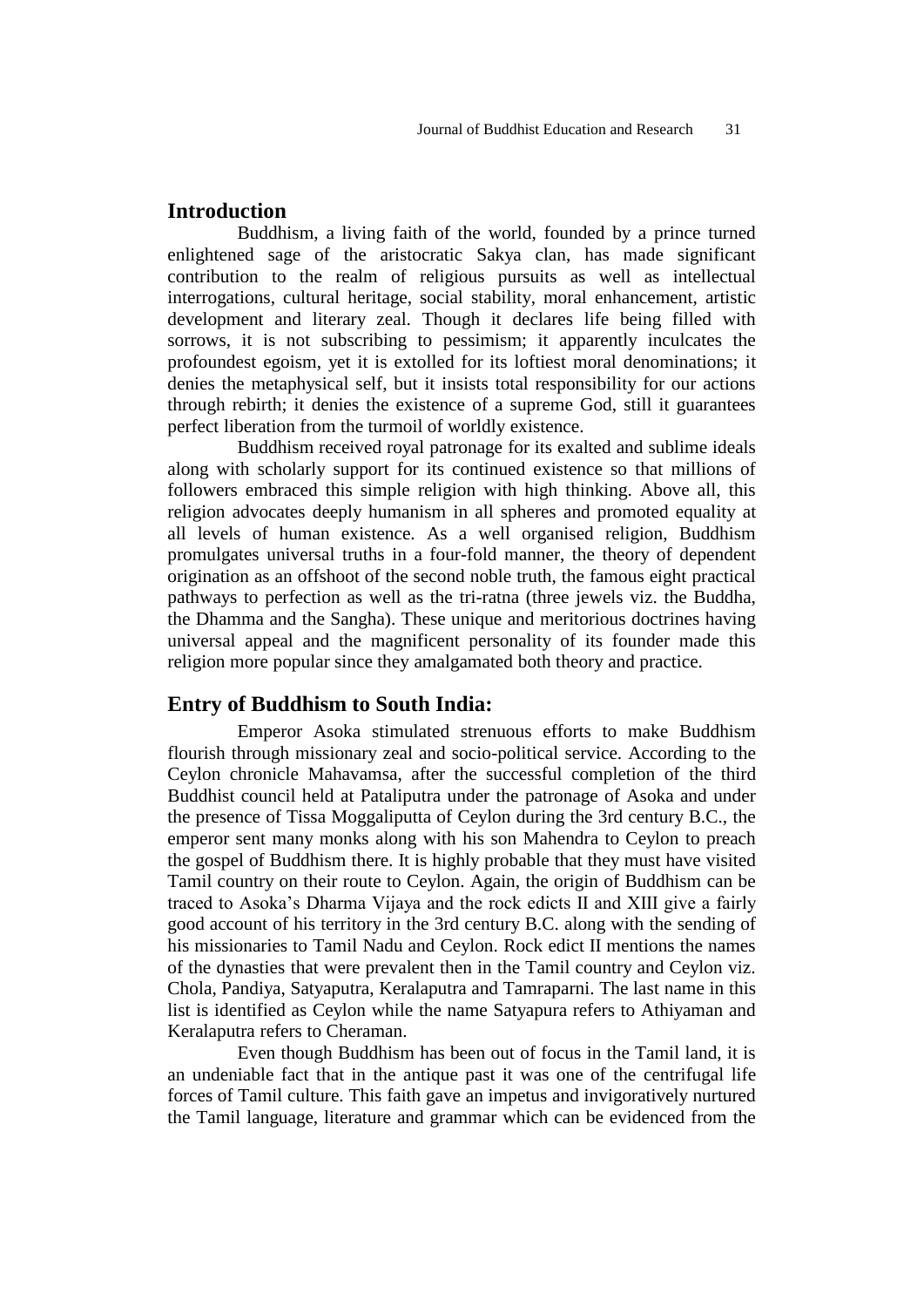availability of several art works and sculptural artefacts that bear the testimony of indelible Buddhist imprint. In his travel report the Chinese monk Yuan Chwang, who visited the Dravida (Tamil) country in 637 A.D., mentions about the existence of a large monastery (samgharama) near Kanchipuram which served as the rendezvous for the most eminent scholars and Acarya Dharmapala stayed there and wrote several commentaries on Pali texts. He also states about the stupa about 100 feet high, built by emperor Asoka to commemorate the victory of the Buddha over Tirthikas in religious debate and admitted several people in to his fold. Kanchipuram was a well- known centre of Buddhism during the regime of the Pallava dynasty in teaching and cultural activities associated with Buddhism. In the Talaing chronicles, the source book of Burmese Buddhism the names of ancient Pali rulers like Asokavarman and Buddhavarman finds a place who visited this centre. Buddhist scholars like Dignaga and Dharmapala went to North India from Kanchipuram and Bodhidharma went to China and founded the Zen school of Buddhism (ch'an) based on Mahayana Buddhism. According to Yuan Chwang, there existed more than 100 monasteries with about 10,000 monks all belonging to the Sthavira school.

The Chinese visitor refers to the prevalence of a few monasteries in Malakuta in the Pandiya country accommodating very few monks. He also mentions about the Avalokitesvara cult in the potaloka mountains. Akitta Jataka refers to Kavarippumpattinam, a capital and port city of the imperial Chola dynasty, in the kingdom of Tamila. It also refers to the visit of great monks of Therevada, such as Buddhadatta, Buddhaghosa and Dharmapala who engaged in religious activities in Ceylon and the Tamil land. Abhidhammavatara depicts this city as a wealthy and luxurious one. Both Silappathikaram and Manimekalai, the two grand epics of Tamil language, refer to Indira vihara, built by Mahendra, son of Asoka, who visited this town when he proceeded to Ceylon as a Buddhist missionary." The spread of Buddhism in Tamil Nadu is known from the epi-graphical evidences found in its ancient caves and stone beds. Brahmi scripts in a number of caves have been found in Tamil Nadu mainly in the Madurai, Tirunelveli and Chengalpattu districts. It is clear from history that Brahmi script was popularised by Emperor Asoka through his Dharma vijaya; such scripts are found in almost all places in India. The name Dravidi or Damidi (Tamili) is given to the South Indian Brahmi scripts."1. (Murthy, R.S., p.XIII). The above name is noticed in a few Jaina works and Lalitavistara, an early Mahayana Buddhist work.

## **Development of Buddhism in Tamil country:**

We come across a happy blending of all the healthy and wealthy elements of various sects of Buddhism in the cultural heritage of the Tamils which is vouchsafe for religious tolerance and harmony in Tamil Buddhism.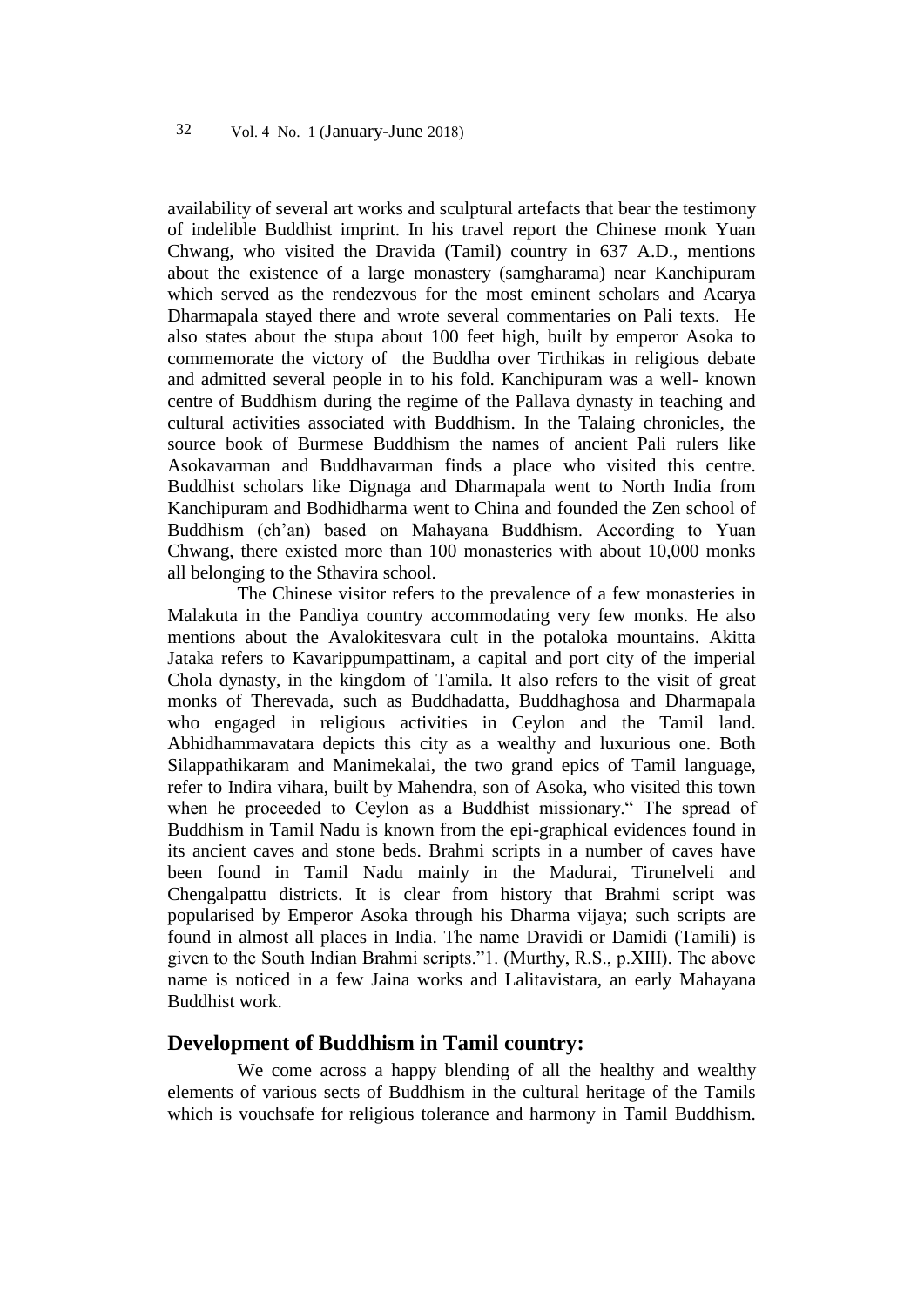The evolution of Tamil Buddhism can be gleaned from the Tamil epic Manimekalai which incorporates the gamut of the philosophical truths of all the schools of Buddhism including the mantrayana and tantric trends. We can also notice the indigenization of alien concepts of Buddhism which promulgates universalism and humanism as the chief characteristics. As has been advocated by the Buddha, the followers taught his teachings in the native language so that the laity can easily comprehend all the complicated doctrines and such a phenomenon took place in the Tamil epic from the linguistic, literary and cultural perspectives. A large number of philosophical terms of Sanskrit has been converted to Tamil in the Buddhist literatures. Though Manimekalai is a complete Buddhist epic depicting the doctrinal expositions as well as religious pursuits of this faith, this universal religion has influenced to a great extent the Thirukkural, Silappathikaram, Veerasoliyam, Kundalakesi, etc. the famous Tamil literary works. Sathanar, the author of Manimekalai, portrays the Jaina monks as merciless ones who seldom work for human welfare. On the contrary, he praises a Buddhist monk, Cankataruman (Sanghadharma) as a benevolent one, committed to selfless service to humanity.2 (V,II.45-70) He also insists that people must acquire adequate knowledge of other religions in order to understand Buddhism in a better manner. "When we read Manimekalai, we come across the following features which are largely characteristic of Buddhist literature. The first feature is the frequent occurrence of events pertaining to the previous births of the main characters. The second one is the abundant use of supernatural events. We come across these two aspects in Cilappatikaram too. But Cattanar uses these techniques more profusely and in a more complex way than Ilanko. These aspects can be seen embodied in a large measure in other Buddhist works written in other languages. This leads us to assume that Cattanar might have had some Buddhist works as his model." 2 (Hikosaka Shu, p.55)

The Manimekalai uses the expression, Taanam taankic cheelam thalaininru which means ‗upholding charity and prominence in keeping the precepts' which are similar to the paramitas of Bodhisattva of Mahayana tradition. Though the author portrays the heroine, Manimekalai as a Bodhisattva, he composes this text for the common man to comprehend the basic doctrines of Buddhism from Tamil perspective and cultural heritage i.e. his audience are not the bhikku and bikkuni, but mainly the upasaka and upasika. Saathanar translates the ratna-traya viz. the Buddha, the dharma and the sangha as mummani—the three gems—which are common to both the monks and nuns of Buddhism and the lay people as well. "Aravana Atikal (a Bodhisattva par excellence) tells Manimekalai that good men would eschew the ten kinds of evil deeds and follow the silas and take upon themselves the doing of dana. Consequently, they will be born in one among the three classes of beings – the devas, human beings and Brahmas. They will live a life of bliss and ecstasy as a result of their good deeds (nalvinai). This clearly shows that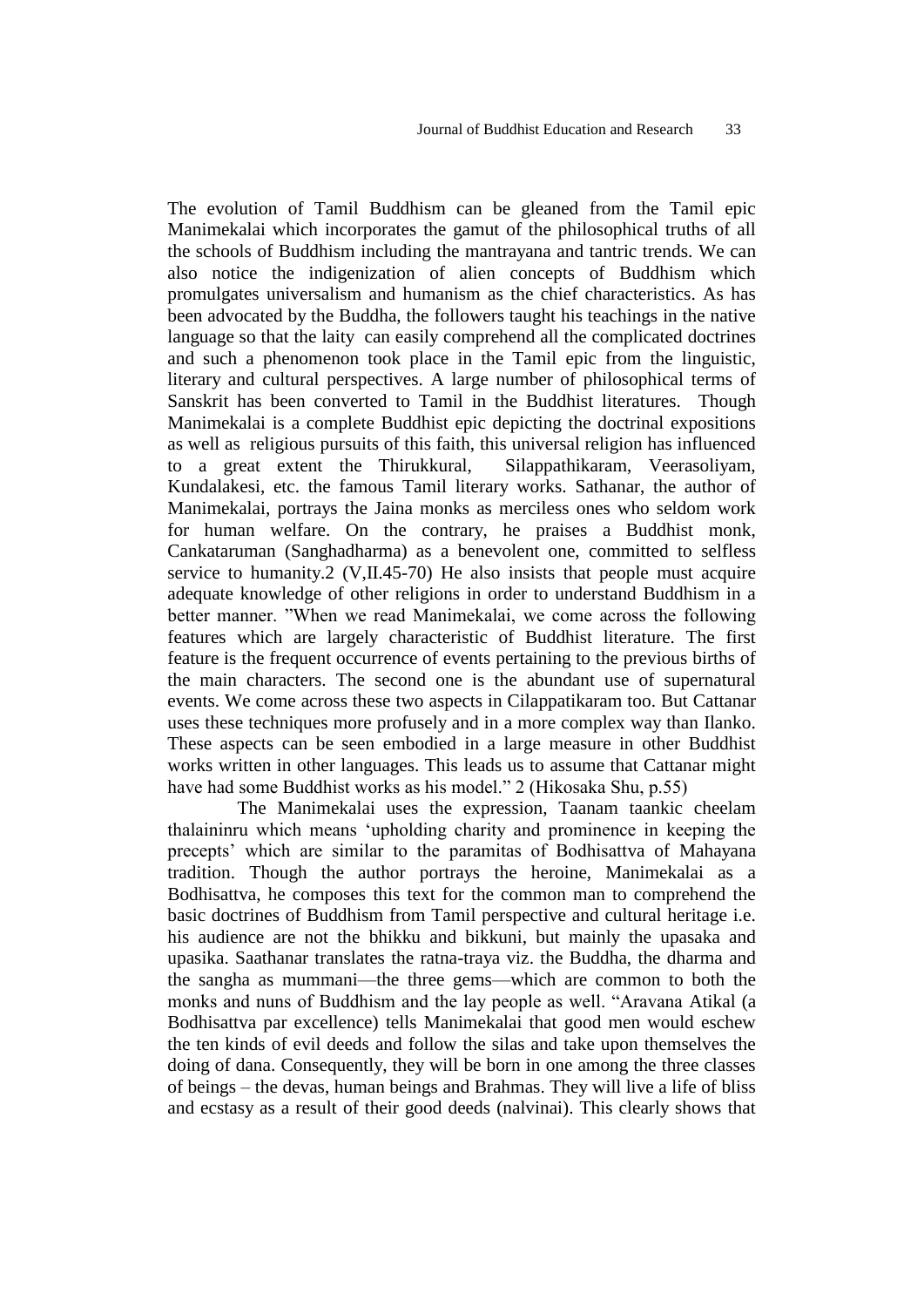the instruction given here is for the Buddhist lay people. When preaching the bhikkus and bhikkunis, there will be normally no mention about taking birth in Heaven. As such, it is clear that the order dana, sila and taking birth in Heaven. But sila and dana can be included into Rokusuinen, i.e. the Buddha, dharma, samgha, sila, dana and its result viz. taking birth in heaven.Therefore, with regard to Buddhist doctrines expounded in Manimekalai, it is necessary to know that these doctrines are meant for the Buddhist lay people and not for bhikkus or bhikkunis," 3 (Hikosaka Shu, p.98)

In the thirtieth canto of Manimekalai, Dvadasanga-pratitya sautpata or the twelve linked chain of the theory of dependent origination is expounded which are explained through Aravana Adikal one after another in excellent classical Tamil terms with simple and easy illustrations. Virasoliyam, a Tamil grammatical work by Puttamittirar, is a contrastive-transfer grammar for Tamil with Sanskrit, to teach Tamil to Buddhists who came from Sanskrit background. The polemics of Nilakesi, a Jaina work and the Sivagnana Siddhiyar, a Saiva philosophical treatise develop arguments against the Buddhist concept of 'no soul' (anatma) theory in a manifold dimension. While criticising Buddhism from the Saiva religious point of view, St. Thirugnana Sambandhar, an infant saint, points out the salient points of Buddhism. Scholars have found out there are several similarities between Thirukkural, a moral compendium in Tamil and the Dhammapada, a Buddhist work, not only in conceptual framework but in the illustrations too.

#### **The Cult of Bodhsattvas as Envisaged in Tamil Literature:**

There are three modes of moral and spiritual life in Buddhism:

1. Sravakayana or Arhatyana and

2. Pratyeka-Buddha-yana (these two are collectively called Dviyana and belong to Hinayana)

3. Bodhisattvayana or Eka-yana belonging to Mahayana

In the Manimekalai, the ideal of arhat has been noticed. The father of Kovalan who is the father of Manimekalai resolved to become an arhat to observe the dhamma possessed by kindness (anbukol arathirku arukanen). They preferred secluded life to attain salvation rather than showing altruistic concern. Those who resort to the pratyeka (private or solitary) Buddha develop supreme knowledge and self- enlightenment without the guidance of a master nor do they intend to become a guide to others. The merit of a Bodhisattva is greater than that of an arhat or a pratyeka. Universal salvation is the prerogative principle of Bodhisattvayana. In the Nilakesi, a Jaina polemic Tamil epic, for the first time the word Bodhisattva explicitly finds a place.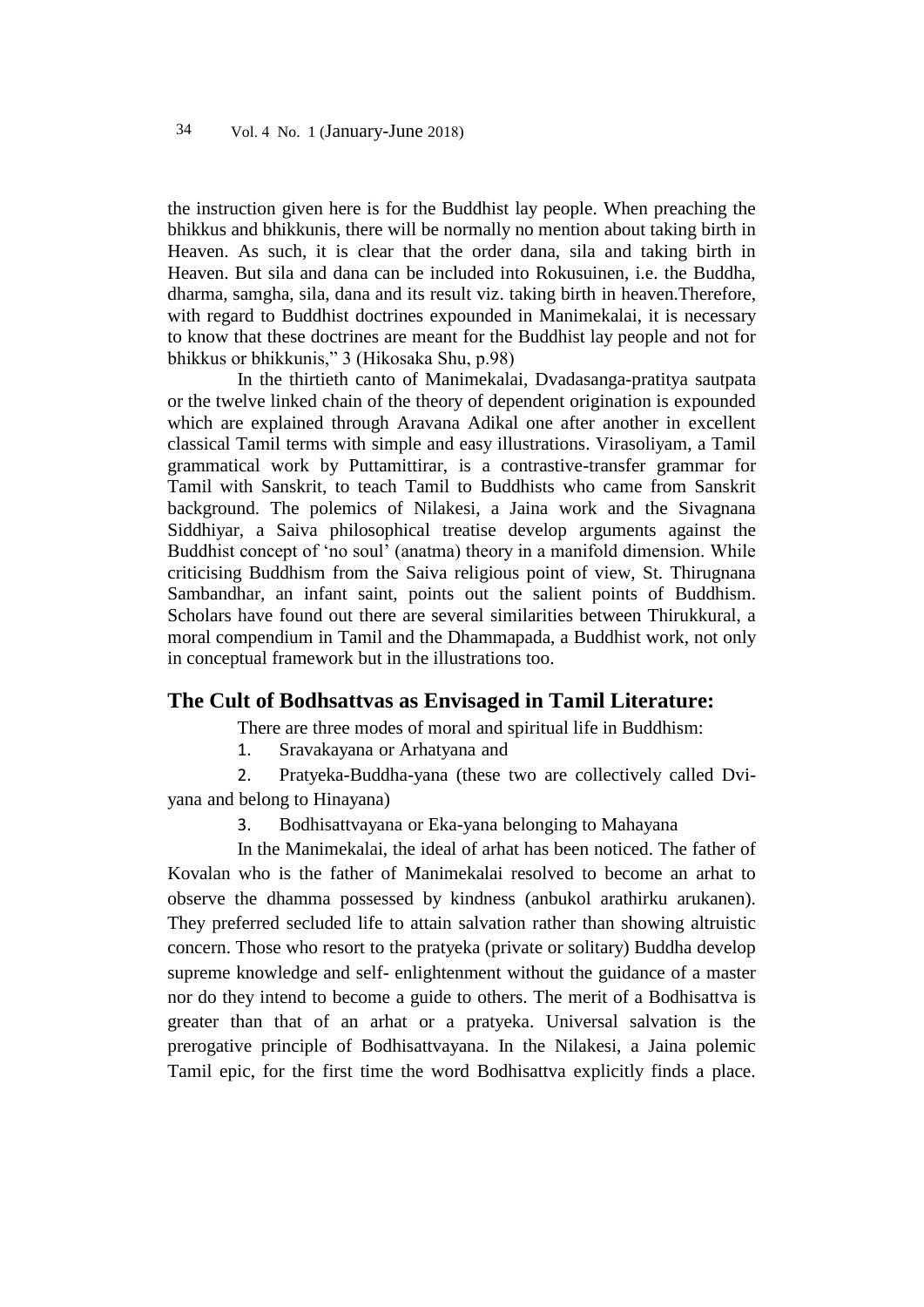(Pothicattuvar puttar enappatu neethiyar periyaar—the Bodhisattvas and the Buddhas are great for their ethical excellence).

"In Kundalakesi 'Vada Carukkam' of the same text, the ideal of Bodhisattva has been picturesquely portrayed. Herein, it is stated that until he reached Nirvana, he envisaged what was pleasant to others and preached the dharma to all beings. He never aspired any benefit for himself. He suffered for the welfare of others. He protected those who took refuge unto him. He was the Lord known as Potiyan, (i.e.Bodhisattva). In this context it is to be remembered that the hymnologists of the Saiva devotional literature (Tirumurai) have also used the word Potiyar to mean the Bodhisattvas and the followers of Buddhism."4 (Kandhsamy, S.N. pp. 268-269) Viasoliyam, the Tamil grammatical work, Avalokitesvara has been glorified as a Bodhisattva. He is regarded to be the preceptor of Saint Agathiyar who learnt Tamil from him and disseminated the language in the world. The concept of Bodhisattva is in total agreement with the major details furnished in the Pali and Sanskrit texts especially in the cultivation of paramitas and constant practice of dhutangas. (Nilakesi)

#### **Buddhist Centres in Tamil land:**

The contact of Buddhist monks in Tamil land was due to the commercial interaction of traders with Tamil merchants from the Mauryan country, besides the deputation of missionaries by Emperor Asoka to spread Buddhism. From the excavations carried out in different parts of this land so many material evidences are found like polished ware shreds, punch-marked coins, panel of the Buddha, viharas, copper image of the Buddha, Buddha Pada made of Palnad stone. There were four important Buddhist centres prominently bear the testimony of the prevalence of Buddhist worship and cultural activities.

1. Kanchipuram: Before 7th century A.D. nearly 10000 monks inhabited and practised Buddhism in more than 100 monasteries, as envisaged by Yuan Chwang. According to Manimekalai, a Caitya was located here. In Tharumadhavanam a Chola king by name, Ilankilli built a Buddha Pidakai. At Kanchi, Aravana Adikal, Manimekalai, Dharmapala, Anurudhar (the author of Abhidhammathasangaha) and other prominent monks lived and practised Buddhism. Mahendravarman, a Pallava king wrote Mattavilasa Prahasanam, a farce literature, mentions a vihara known as Raja Vihara. A grey ware fragment bearing Brahmi letters "Putalatisa" a name of a Buddhist monk and a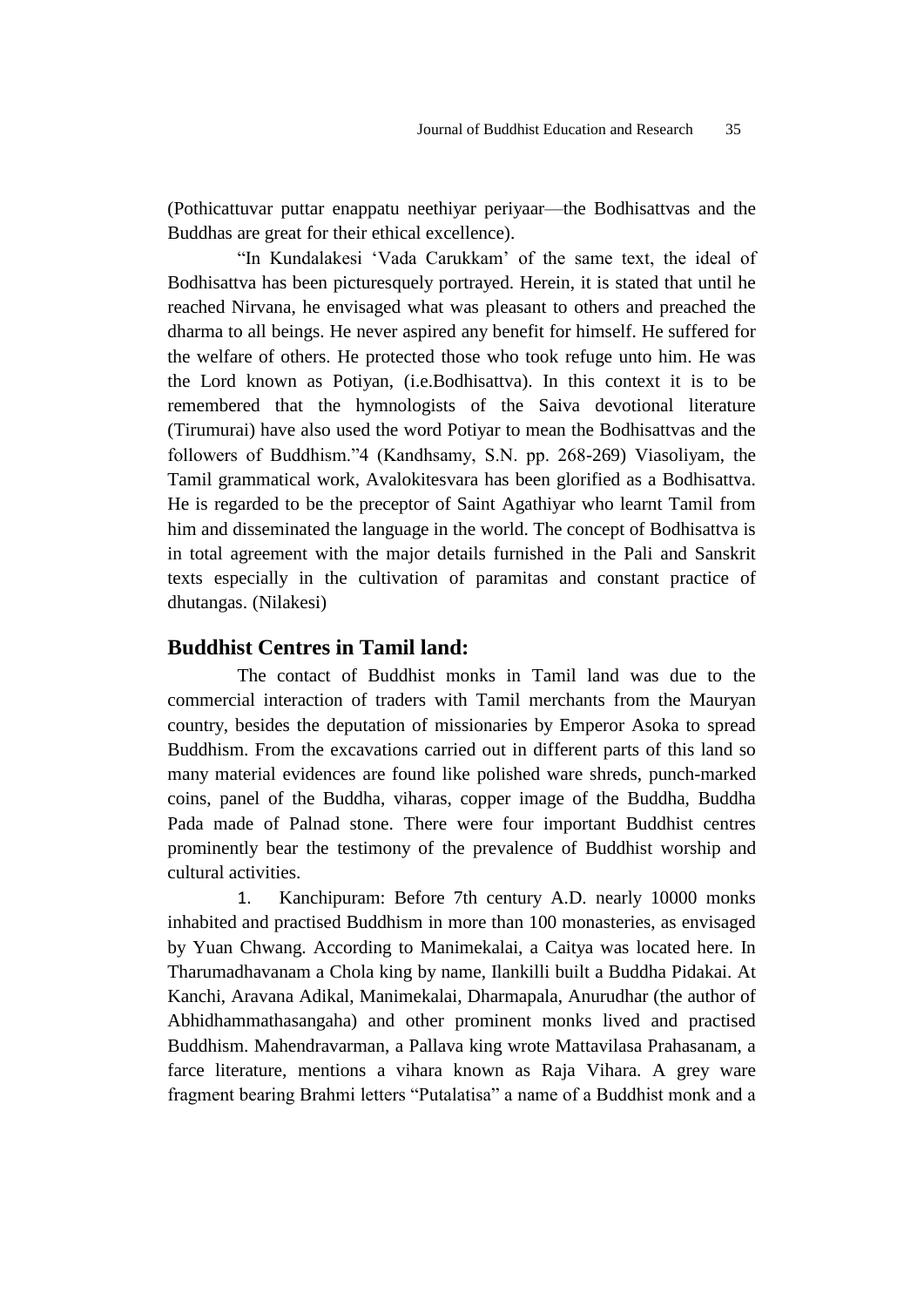small circular structure connected with the votive sthupa and a few remnants of Buddhist sthupas have been unearthed in the archaeological excavasions.

2. Kaverippumpattinam: Buddhdatta and Buddhaghosa lived here in a famous monastery and the latter wrote Abhidammathabaram. From Melaiyur a bronze image of Maitreya was discovered. Both Silappathikaram and Manimekalai, two Tamil grand epic literatures glorify Indhira vihar supposed to be built by Indhira, a celestial deity of Hinduism and some scholars are of the opinion that this vihar was built by Mahendhira, the son of King Asoka.The monastery where Bhuddhabatta lived in kaverippumpattinam was built by Kanakadasa, a donor of a slab of the Amaravathi sthupa. Manimekalai speaks about Cakkaravalam, Kuccarakkutikai, marble mandapas and Uvavanam.

3. Nagappattinam: It was a port city and a prominent centre of Buddhism during the Chola dynasty. History reveals that Narasimhavarman, a pallava king built a Buddhist temple here known as China Pagoda, at the behest of a China king to enable the Chinese merchants to worship Lord Buddha. Vajrabodhi, the eminent Buddhist Acharya (661-730 A.D.) went to China and preached Vajrayana there and presented the famous work Maha Prajna Paramita to the Chinese king. The Chola kings Rajaraja and Rajendhira patronised Buddhism by all means. From a concealed chamber five images of Buddha were discovered here.

4. Madurai: Maduraikkanchi describes that womenfolk accompanied by their husbands and children visiting a Buddhist vihara with flowers and incense to adore the Buddha. According to the Pulankurichchi inscription, a palli (settlement) existed for the dwelling of the followers of Buddhism. At Putamankalam a Buddhist centre also existed as envisaged in the Vinayavinichchaya of Buddhadatta.

Besides these four major centres, there were other centres prevailed to promote Buddhism in Tamil land. A number of artefacts were found at Karur with Buddhist origin. A golden ring bearing the figure of Mithuna couple may have been influenced by Amaravati art. At Vanchi, the erstwhile capital of Karur, there was a beautiful caitya worshipped by the devotees of Buddha. The recent discoveries of Buddhist remains in places like Madras, Kadahathur, Polumampatti, Rameswaram etc, show that the Kings and chieftains welcomed the worship of the Buddha cult.

The Avalokitesvara Cult: Avalokitesvara Bodhisattva occurs in the Mahyana texts and it has been viewed and explained from Tamil perspective.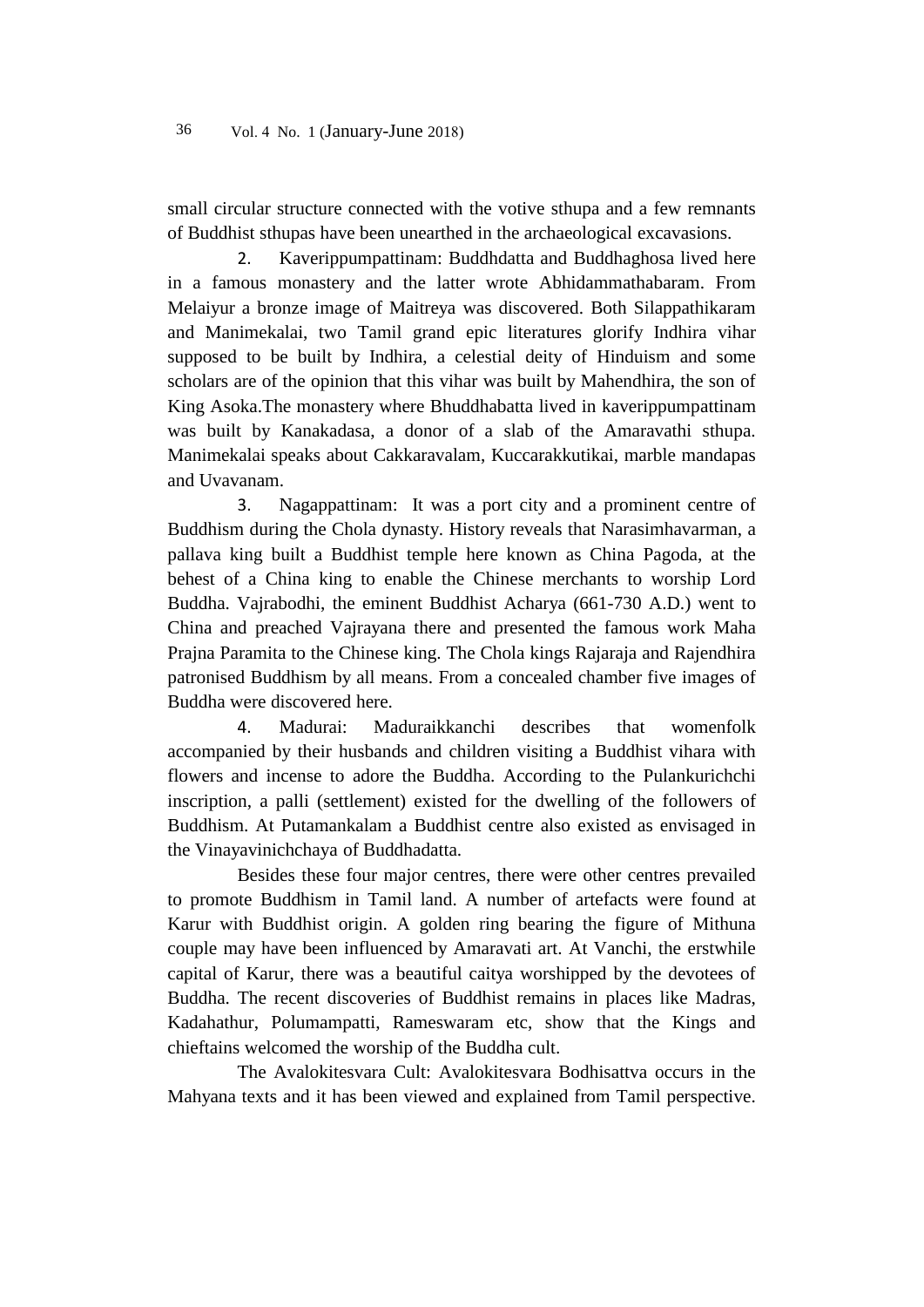― The main tenet of this cult is to generate in one's own self the thought of enlightenment and to fulfil the vow of becoming the Buddha, forgoing entrance into Nirvana in order to remain in this world as long as there are creatures to be saved from suffering" 5(Hikosaka,Shu, p.177). A mountain in the Southern part of Tamilnadu known as Potiyil is said to be a sacred place for the Hindus and equally for the Buddhists. Yuan Chwang holds that the Buddhist devotees worshipped Avalokitesvara at the foot of this mountain and this Lord yields to their rquest and appears in the form of a Pasupata Tirtika or mahesvara, a manifestation of Lord Siva, the supreme God of Saivism.

"Manimekalai informs that near the water-fall in the Potiyil mountain a Vedic ascetic Virucchikan was doing penance. It also informs us that Buddhists from Vitiyatara loka like Kancanan also visited the peak of the potiyil mountain (Manimekalai XX.II.22) According to Taranata at the time of Dignaga,Santivarman visited this mountain and in the period of king Siladitya, Candragomin climbed it and made a puja for Dhanyakataka tower. He constructed one hundred small temples of Avalokitesvara and died there. He also states that in the region of Dharmapala, there were two monks, Suddhaguhya and Buddhasanti, who climbed the Potalaka mountain. They prayed to the stone statue of Avalokitesvara there, and both of them obtained mystic power."6 (Hhikosaka,Shu, p.131) The ascetics of the Vedic era as well as the Hindu devotees in general engaged in the performance of religious rites at the foothill of this mountain. The Buddhist monks and the lay devotees adored Avalokitesvara at a higher place of this mountain as evidenced from the above citation.

The latter part of the name Isvara in Avalokitesvara refers to Siva-Mahesvara, which clearly indicates some relationship between the Buddhist cult of Avalokitesvara and the Hindu cult of Isvara. "Moreover, Yuan Chwang associates Avalokitesvara of Potaloka with Pasupata Tirthika or Mahesvara. Avalokitesvara is also portrayed as sitting with his consort Tara, which reminds on of Siva and Uma. The Buddhist text called Taracukkam refers to Avalokitar as Potalagiri Nivasini. According to this work, Avalokitesvara bodhisattva is seated in this mountain with his consort Tara. (Pl. Nos.2,3) The worship of Tara was popular in Tamil Nadu which is obvious from the prefix Tara in many place names in Tirunelveli and Kanyakumari districts such as Taraputur and Taravilai. It may be argued that the present temple at Taracuram in Tanjore was originally a temple dedicated to Tara. A rock near Potiyil hill is named Taravattam parai after the deity. Thus Tara is referred to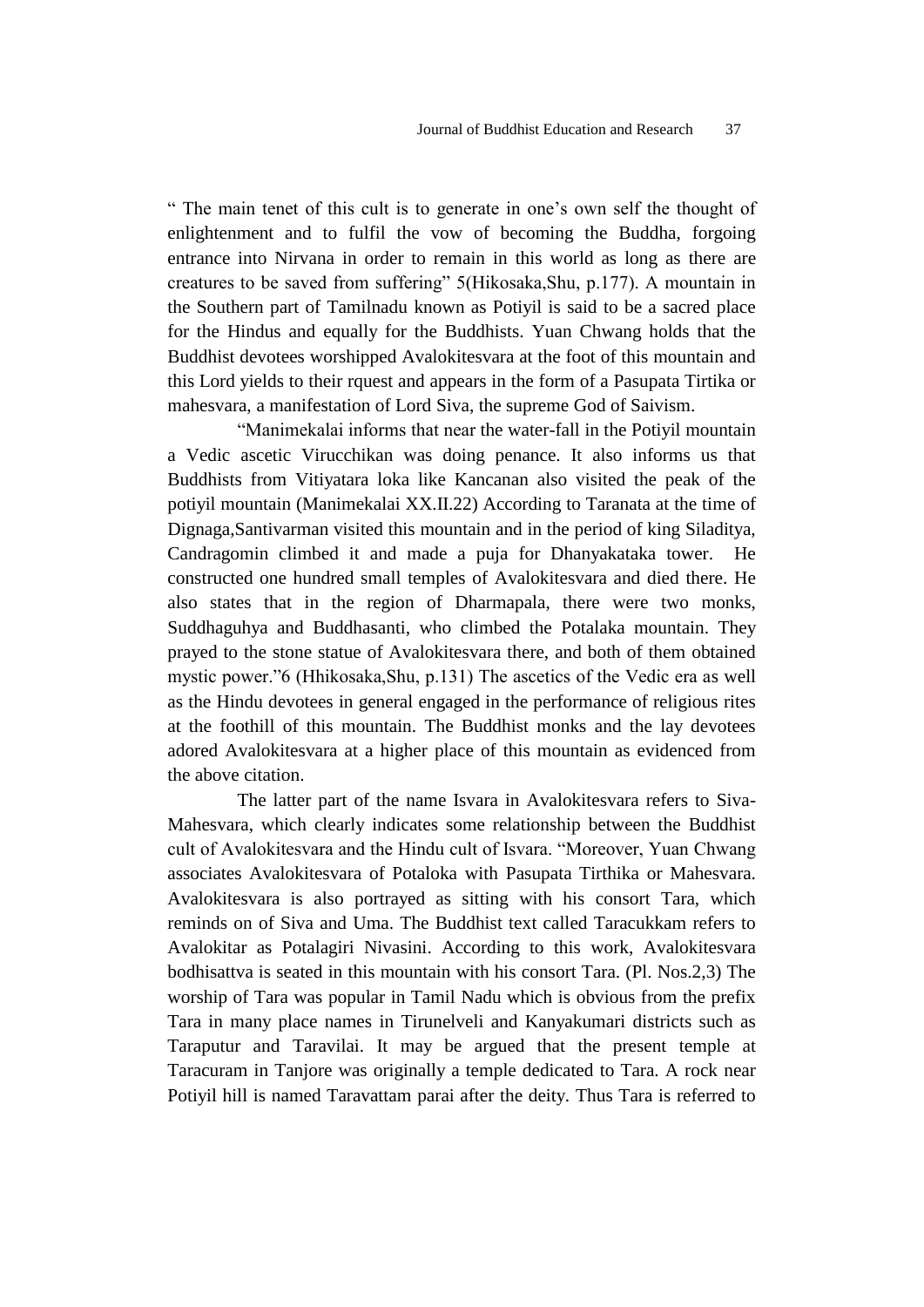as Cintadevi in Manimekalai. Avalokita is portrayed in some instances as androgynous like Siva in the form of Arthanarisvara. This type of association seems to be very popular in South India. A bronze statue of Avalokitesvara found at Nagappattinam of Tamil Nadu bears ample testimony to this.7 (Ibid. pp.132-133). Hence we can safely maintain that there existed a synthesis of Avalokitesvara and Mahesvara in the Potiyil Mountain which was in sacred esteem both by the Hindus and the Buddhists.

# **The Decline of Buddhism in Tamil Nadu:**

In the long run Buddhism lost admiration among the people in the Indian sub-continent in general and the Southern peninsula in particular since it could not gain the royal patronage continuously. The rulers retrieved the past glory of Hinduism and the common man embraced that faith vigorously. The kings and chieftains not only promoted Hindu faith in letter and spirit but also did severe damages to the existing monumental devices of Buddhism so that the once famous religion had become a glory of the past.

Since Buddhism did not advocate a Supreme, Powerful, Benevolent and Merciful God, people who could not satisfy their devotional instinct developed contemptuous and disdainful outlook. Again the anatmavada or the no-soul theory also played a havoc in the withering away of Buddhism, since men of little intelligence could not understand the significance of re-birth and karma theory in the absence of an abiding spiritual substance. Since Hinduism promulgated these verities and substantiated appropriately the notions of bondage and liberation, people were attracted towards that religious philosophy.

Several scholars made logical refutations to all the philosophical doctrines of Buddhist schools of thought and had shown that the arguments of Buddhism are unviable to have a strong foothold in India, and hence the edifice of that faith with ideologies was dwindled.

"The decline of Buddhism seems to have begun from the period of Cattanar, the author of the great epic Manimekalai. Manimekalai gives a glowing account of Buddhism in Tamil Nadu. The epic provided the public with a new awareness of the Buddhist religion. The internal causes for the decline of Buddhism may be mentioned as follows:

―The development of the devotional movement of the Saiva and Vaishnava saints and mystics was a fain force in destroying the foundation of Buddhism in Tamil Nadu. The emotional Bhakti movement became dominant and it was a blow to the rational and philosophically inclined religion of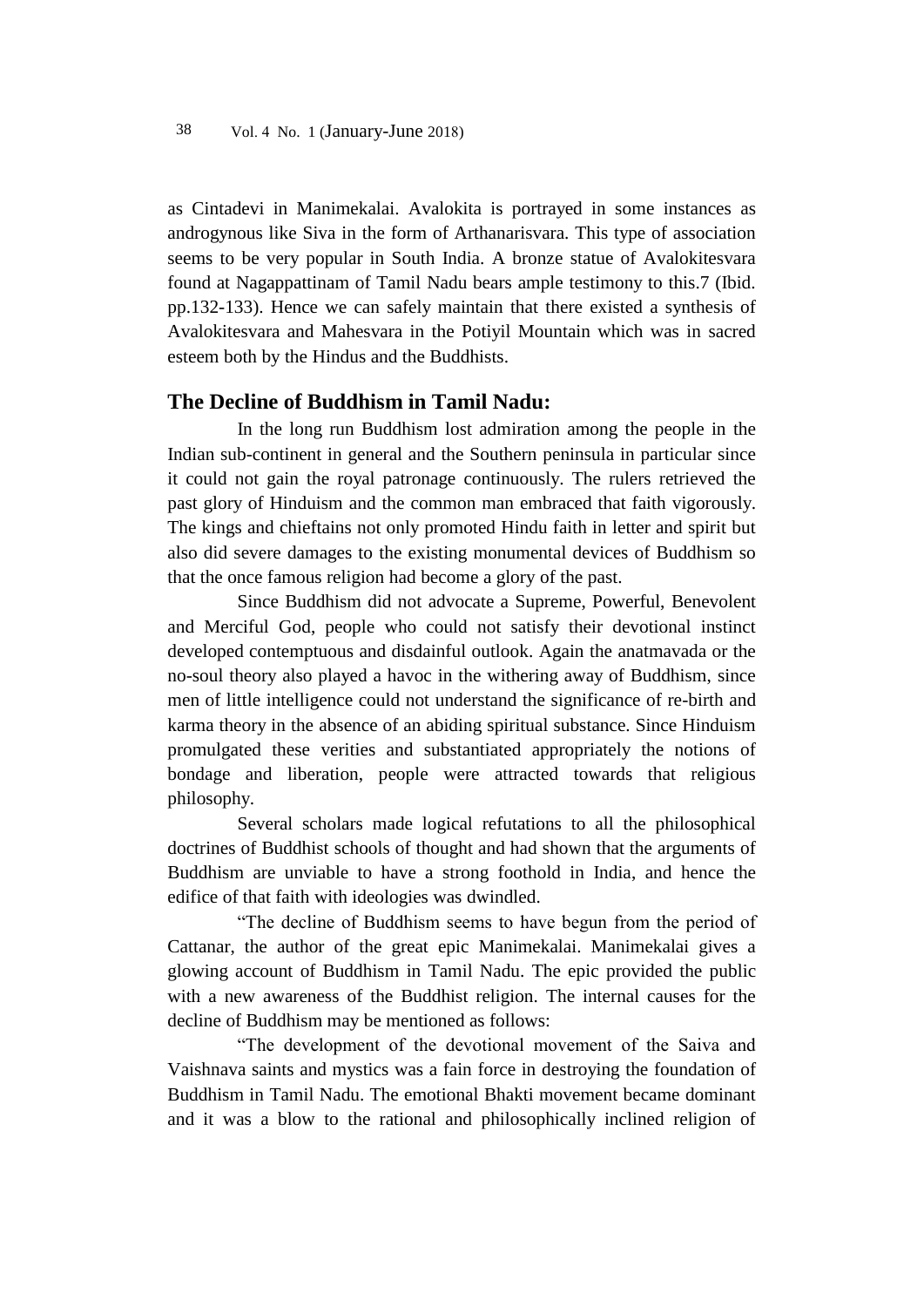Buddhism. From the 6th century A.D. up to the 12th century, Buddhism had to struggle for its existence. The activities of Manikkavacakar and Nana Campantar (Thirugnana Sambandhar) were responsible for the suppression of Buddhism and Jainism. Thirumankai Alvar looted Buddhist viharas and carried away things. The Advaita philosophy of Sankara which attracted vast populations and the establishment of the Hindu monasteries contributed much to the quick decline of Buddhism in Tamil Nadu.

"The political and cultural factors also contributed to the decline of Buddhism. The emergence of the imperial Colas with their allegiance to Caivism was one of the main factors for the decline of Buddhism in Tamil land. Besides, the emergence of the agrarian class, supporting the Saiva faith, was against Buddhism which was previously maintained by the merchants and traders. As the conditions were unfavourable, Buddhist monks left Tamil Nadu and took shelter in the neighbouring countries. They were given a cordial reception in Ceylon and East Asian countries, where the genius of the Tamil Buddhists developed to the highest level enriching the art, culture and architecture of the Asian countries....." $8$  (Murthy, R.S. pp. XIV-XV)

Thus we can notice Buddhism being remained orphaned in all the realms without sufficient patronage and efficient encouragement. The monks who repatriated to the neighbouring countries found them as the most propitious soil and started a new epoch forgetting their homeland.

# **Conclusion:**

"A comparative study of the development of Buddhism in Tamil Natu and the neighbouring countries clearly shows the fact that when Buddhism was in decline in Tamil Natu, it witnessed tremendous growth in the neighbouring countries. The monks of Tamil natu, who had left from their native land, have contributed a great deal for the growth of Buddhism abroad. In this sense we may say that the Tamil Buddhist genius was not destroyed but sublimated in another direction where it has grown with fresh vigour and vivacity. We may cite a host of Buddhist monks such as Bodhidharma and others who moved from South India and developed Buddhism in other countries.

"Nevertheless, the impact of Buddhism can be seen in all aspects of Tamil Culture. It has expressed itself in exquisite forms and given an enduring colour and richness to Tamil culture as a whole. It has exerted a profound influence on the existing religious and social institutions, language and literature as well as on art and architecture. One can recall the attempts made